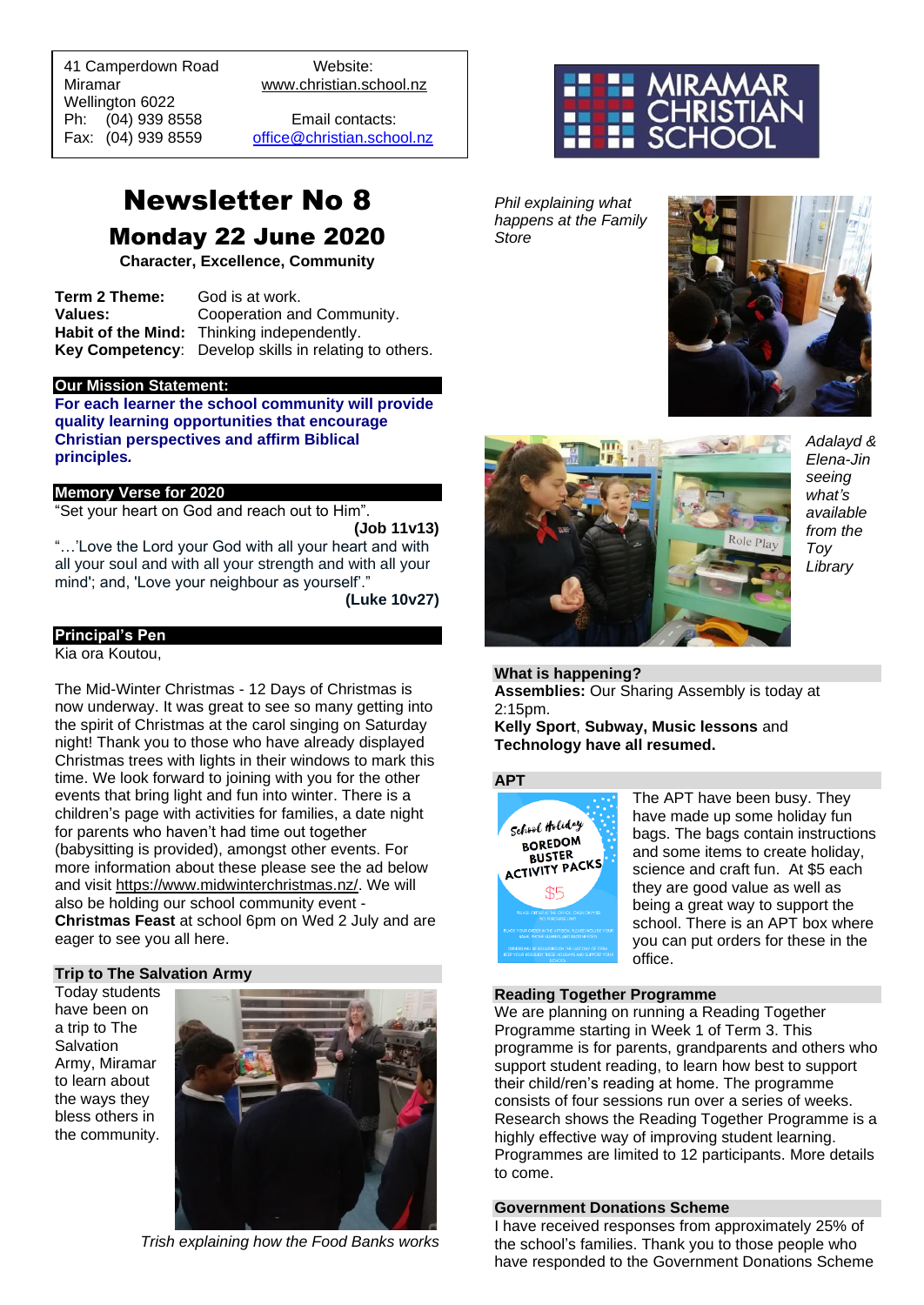questionnaire. We have decided that since we haven't heard enough parent voice to extend the due date for this questionnaire out until Friday 26 June. I know this is a difficult decision, but it does impact you. If you want help with understanding the issues involved, please feel free to come and see me. I am more than happy to help.

#### **Prayer**

#### **Praise**

- For further enquiries about our school.
- For answers to prayers.
- That we can celebrate the light of Christ in the winter darkness.

#### **Prayer**

- For enquiries to turn into enrolments.
- For our second round of Facebook marketing to be seen by people who can influence our school's reputation and those who have children.
- For those with children to have an interest in Christian Education sparked in them. Plus, that those who God wants to bless through us are led and guided to our school.
- For the continued wellbeing of our children, and that they would experience an excitement about their learning.
- That God will grant students eyes to see new things as they learn about communities and they would have the heart to respond in godly ways to what they will learn through this study.
- That we would bond together as a community by caring for and supporting each other.
- That we as a Christian School Community would fully engage in the Mid Christmas Activity and find practical ways to help others in our local and wider communities – that we could be a blessing to others.

#### **Prayer Students**

• For our prayer students and their families: - **Week 11:** Rebecca, Daniel, Elena-Jin **Week 12:** Nova, Amia-Rose, Justine

We thank you for your on-going support. If you have any questions, please contact me (Kaye Gillies) on 021 293 5390.

> Shalom and Ngā Mihi **Kaye Gillies Principal**



# SCHOOL DIARY

| <b>Every Mon</b>     | Assembly 1:45pm                                                 |
|----------------------|-----------------------------------------------------------------|
| <b>Every Wed</b>     | Subway ordered lunch (optional)                                 |
| <b>Every Wed/Fri</b> | Wheels Day / Wear PE Uniform                                    |
| <b>Every Thurs</b>   | Technicraft (Yrs 7-8)                                           |
| <b>Every Fri</b>     | Music Lessons, 8:30am - 10:00am                                 |
| <b>Every Sun</b>     | 10am Gateway Baptist Church - all welcome                       |
| June                 |                                                                 |
| Mon 22 Jun           | Sharing Assembly 1:45pm                                         |
| Mon 22 Jun           | BoT Mtg, 6:30pm, Rm4                                            |
| Wed 24 Jun           | Kelly Sports p.m.                                               |
| Wed 24 Jun           | Candlelight Prayers of Remembrance and Lament, 8pm @ St Aidan's |
| Thur 25 Jun          | VoM Presentation - Yrs 3-8                                      |
| Thur 25 Jun          | St Caths Open Evening for Y8 Girls (6pm)                        |
| Fri 26 Jun           | Y8 Boys visit to Rongotai College (9-11:30am)                   |
| Fri 26 Jun           | Mufti Day (gold coin donation)                                  |
| Fri 26 Jun           | Mid-Year School Reports sent home                               |
| Fri 26 Jun           | Mid-Winter Christmas "Date Night", 7-8:30pm @ Gateway           |
| Mon 29 Jun           | School finishes 2pm (due to Parent/Teacher Interviews)          |
| Mon 29 Jun           | Parent/Teacher Interviews 2-7:40pm                              |
| July                 |                                                                 |
| Wed 1 Jul            | MCS Cross Country (a.m.)                                        |
| Thurs 2 Jul          | MCS Christmas Feast 6pm @ MCS (School Community Event)          |
| Fri 3 Jul            | End of Term 2 (3pm finish)                                      |

#### **Rongotai Visit for Year 8 Boys**

Year 8 boys are invited to visit Rongotai College to view it's facitlies and sample some activities on Friday 26 June 2020 from 9am-11:30am. Transport will be provided to Rongotai College.



Proudly supported by

ww.sustaintrust.org.nz/get-curtains I 0508 78 78 24 ext 705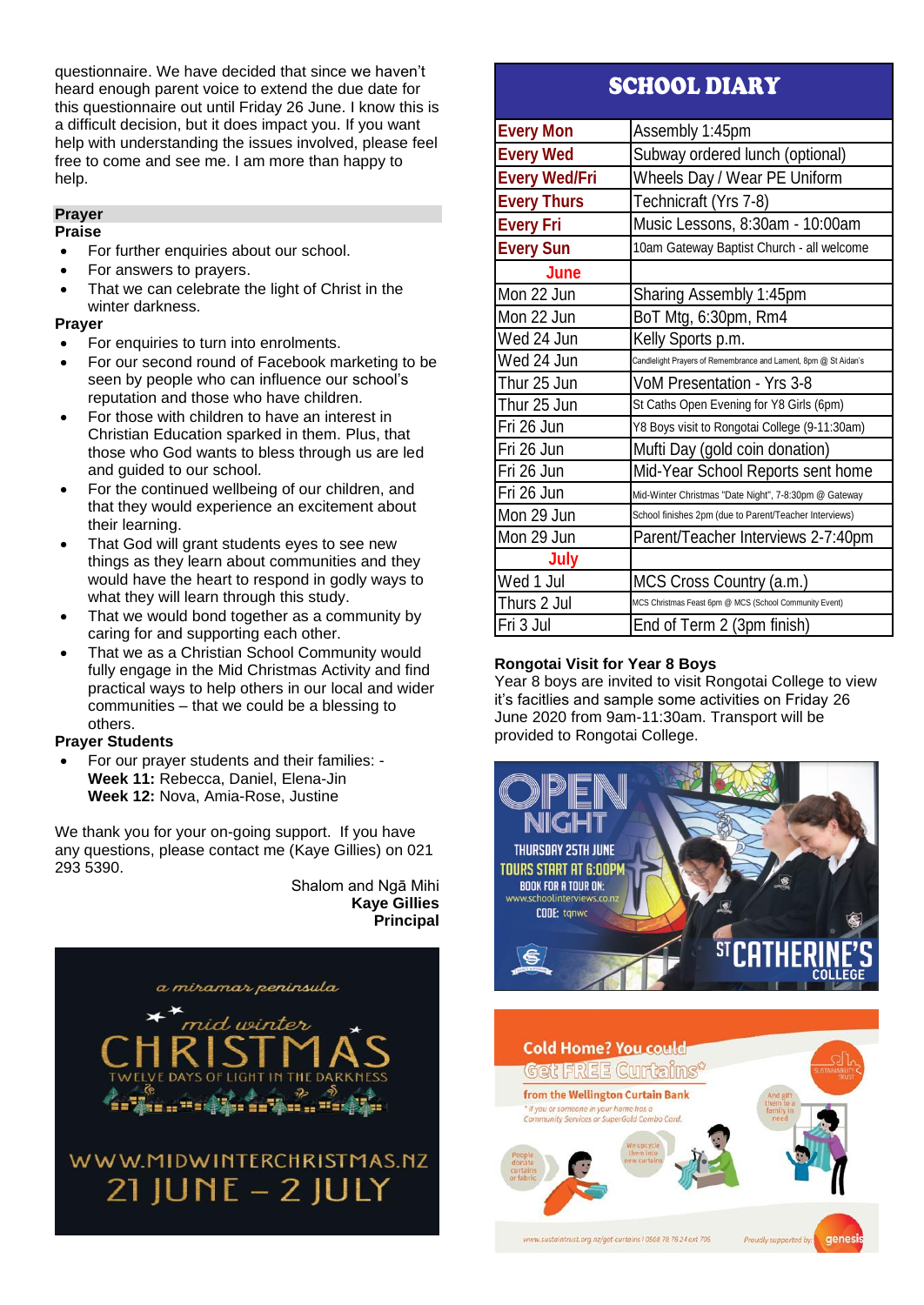



## **HOLIDAY PROGRAMME LEARN TO FENCE**

Monday 6<sup>th</sup> - Thursday 9<sup>th</sup> July, 2020 Monday 13<sup>th</sup> - Thursday 16<sup>th</sup> July, 2020

9am - 12pm | \$150 per person, per week

Come along to one week or both and give fencing a go!

The Hub, Toitu Poneke, 49 Kilbirnie Crescent, Wellington Suitable for beginners aged  $8 - 16$  years old

To register, email us at wellingtonsouthfencingclub@gmail.com

Challenge the body and mind with this highly addictive martial art

www.wellingtonsouthfencingclub.com



#### **HOLIDAY PROGRAM FREE RUNNING CHEERLEADING TRAMPOLINE TUMBLING GYMNASTICS**

Bigair's recreational cheerleading programme focuses on developing the fundamentals and basic skills of cheerleading including; tumbling, jumping, stunting, dance,<br>coordination, balance, flexibility, strength, teamwork, and confidence! We have classes to suit children aged 5 - 10 years.

10 Surrey Street, Tawa<br>14 Landfill Road, Owhiro Bay

#### www.bigairgym.co.nz



Rhythmic Gymnastics is a mix of dance and gymnastics. It develops hand-eye co-ordination through the use of apparatus – rope, hoop, ball, clubs and ribbon. We are the only Rhythmic Gymnastics Club in the Wellington region.

If your son or daughter loves to dance and is looking for something a little different, then come along to a class and give it a try! Email **info@rhythmicgym.nz** to arrange a **FREE trial.**

We have classes available from Mon to Sat, min. numbers apply. Our classes are in Thorndon, just opposite the Botanical Gardens.

For more information about Elements and our classes, visit **rhythmicgym.nz**

# KIDS **HOLIDAY CAMP**



**RENOUF TENNIS CENTRE** 

Half day, 9.00am-12.00pm: \$60 Full day, 9.00am-3.00pm: \$100

**Multi-sport activities and games** with iTunes and movie vouchers. plus more prizes to be won!

Jane O'Neill & Troy Leamy

#### Sign up at **planitpro.co.nz →**

13–17 JULY

**PLANITPRO** 



9am – 12 noon<br>Sky Stadium Indoor training facility \$200 per player INTERMEDIATE

13th - 17th July

DATES: 13th - 17th July 1pm – 3pm<br>Sky Stadium Indoor training facility \$225 per player





#### **HARRIER ATHLETIC CLUB**

**Where:** Meet at the Wellington Harrier Clubrooms on Alexandra Road Mount Victoria at 2 pm. New members are welcome, we have social and competitive members.

We have Saturday club runs, club races and there's an interclub competition.

We also assist with training for primary/intermediate age children competing in the school's cross-country competition.